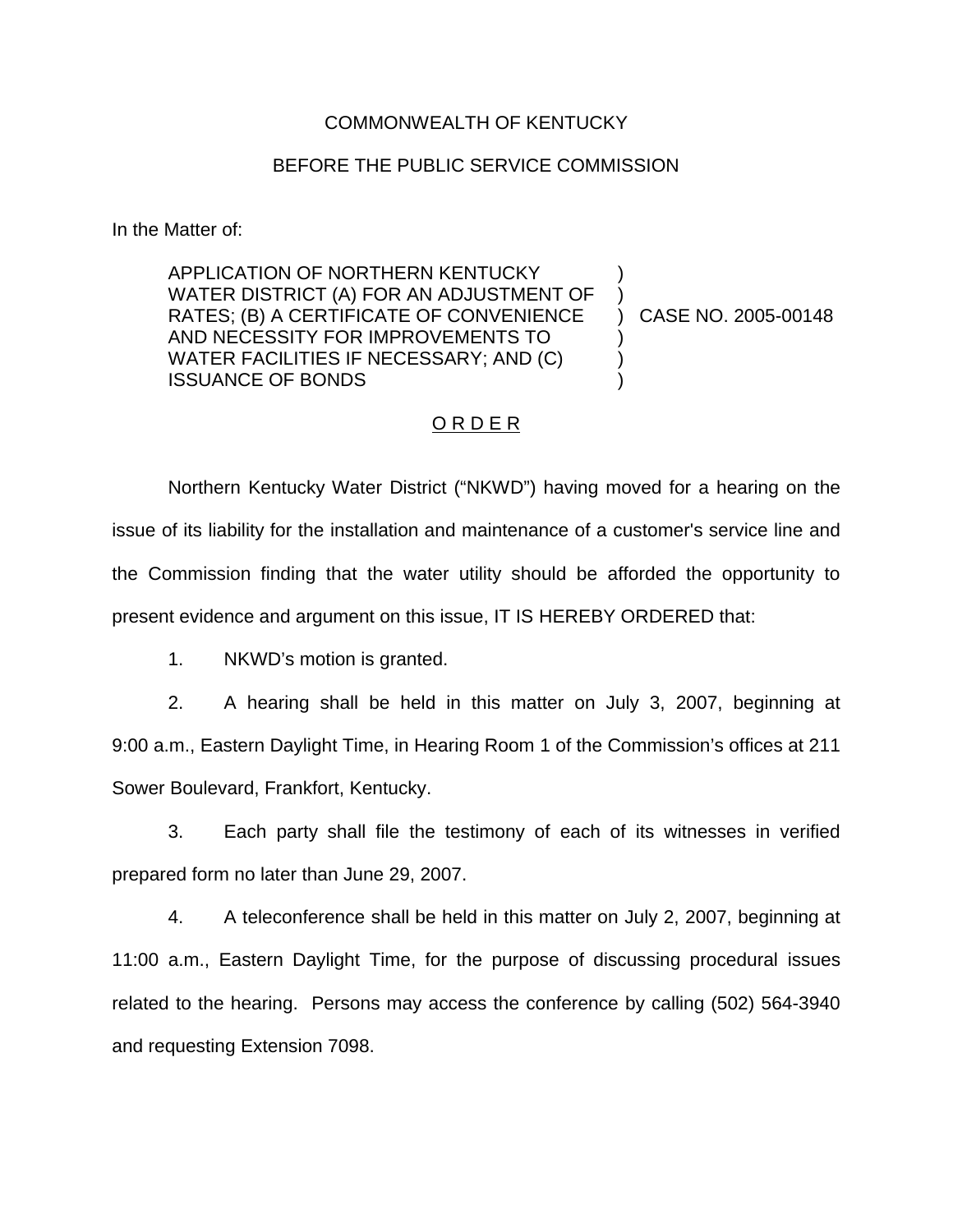5. Each party shall limit its opening and closing statements to 5 minutes each.

6. Direct examination of witnesses shall be limited to the authentication and adoption of that written testimony. Witnesses shall not summarize their written testimony.

7. Each party to this proceeding may file a written brief with the Commission no later than July 31, 2007 on the issues presented in this matter.

8. No more than 21 and not less than 7 days before the scheduled hearing in this matter, NKWD shall publish the notice set forth in Appendix A to this Order in a newspaper of general circulation in each county in which it provides water service.

Done at Frankfort, Kentucky, this 8<sup>th</sup> day of June, 2007.

By the Commission

ATTEST:

Robert a amat for the